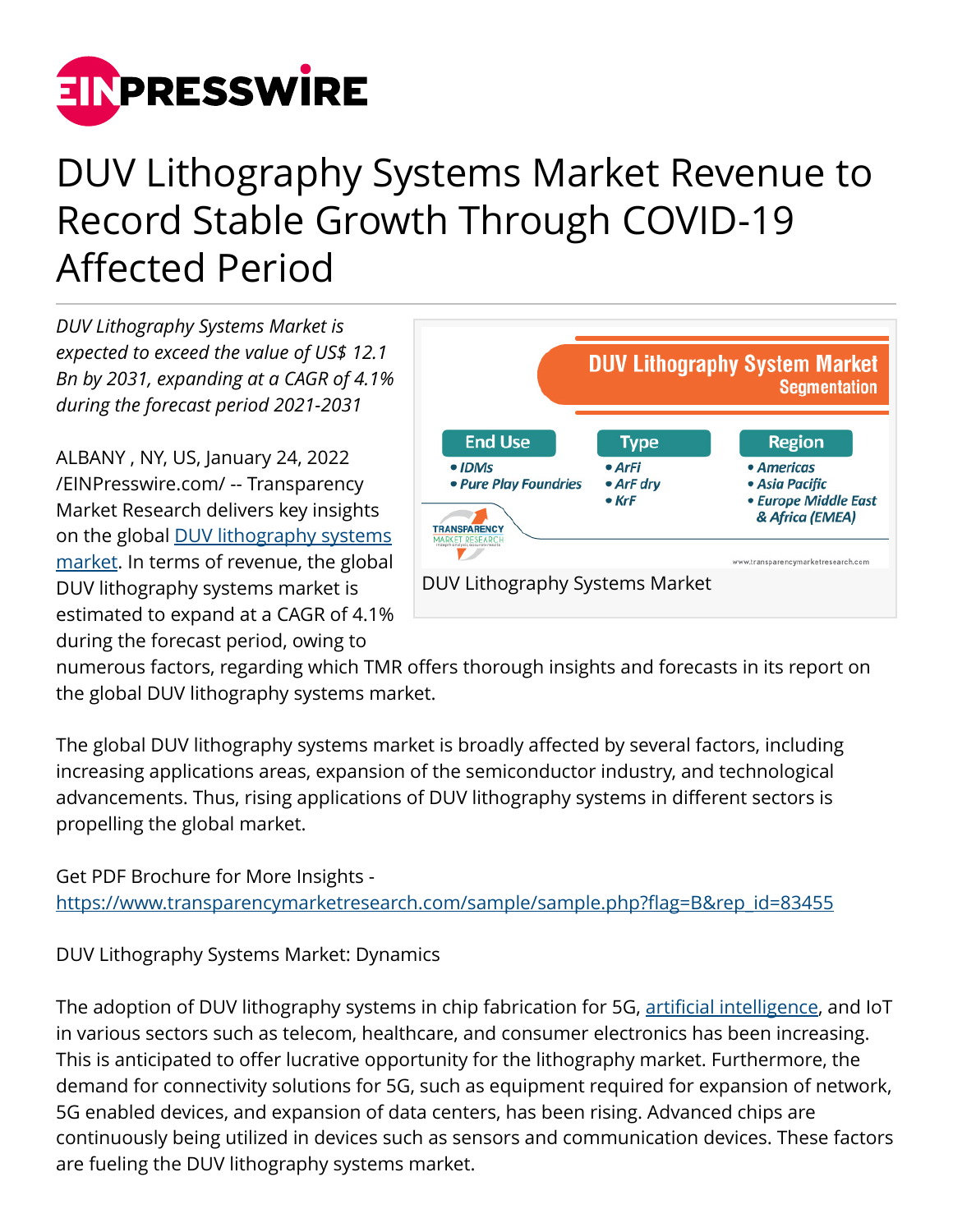The use of the XLR 960ix Argon Fluoride (ArF) Laser Technology is increasing owing to its higher power, improved energy stability, higher bandwidth, and wavelength stability. Furthermore, this technology enhances the local critical dimension uniformity (CDU), by decreasing IC fabrication patterning defects, and increases the throughput of immersion lithography systems. Additionally, manufacturers are emphasizing on technological developments. For instance, Cymer launched their new seventh-generation argon fluoride (ArF) laser technology, called XLR 960ix. These factors are fueling the DUV lithography systems market.

The rise in usage of multiple patterning in chip manufacturing process is further boosting the market. It is used to increase the feature density and to overcome process limitations. These advantages enable devices, such as smartphones, laptops, tablets, etc., to pack various functions into small and lightweight packages. This technique includes litho-etch-litho-etch (LELE) and selfaligned patterning, which are helpful in creating holes, 2D lines, and uni-directional lines. Furthermore, this technique is utilized by foundry manufacturers for 7nm and beyond node processes in the semiconductor industry. Hence, multiple patterning plays a crucial role in chip making to deliver smallest, more capable devices. These factors are propelling the DUV lithography systems market.

However, high costs associated with DUV lithography systems, need for regular maintenance, risk of unknown technical flaws, and complexity in manufacturing process are key factors that are projected to hamper the DUV lithography systems market.

Buy an Exclusive Research Report at [https://www.transparencymarketresearch.com/checkout.php?rep\\_id=83455&ltype=S](https://www.transparencymarketresearch.com/checkout.php?rep_id=83455&ltype=S)

DUV Lithography Systems Market: Prominent Regions

The DUV lithography systems market in North America is expected to expand during the forecast period, owing to the presence of key market players, technological advancements, and growing usage of DUV lithography systems in semiconductors in the region. The DUV lithography systems market in Europe and the Middle East is projected to expand at a steady pace during the forecast period, due to the low presence of semiconductor manufacturers. However, rising investments may have a positive impact on the market in these regions. The DUV lithography systems market in Asia Pacific is likely to expand at a prominent rate during the forecast period, owing to an increase in usage of DUV lithography systems, presence of a large number of players designing and producing DUV lithography systems, presence of major foundries, and expansion of the semiconductor industry in the region.

DUV Lithography Systems Market: Key Players

Key players operating in the global DUV Lithography Systems market are Canon Inc., Nikon Corporation, and ASML Holdings.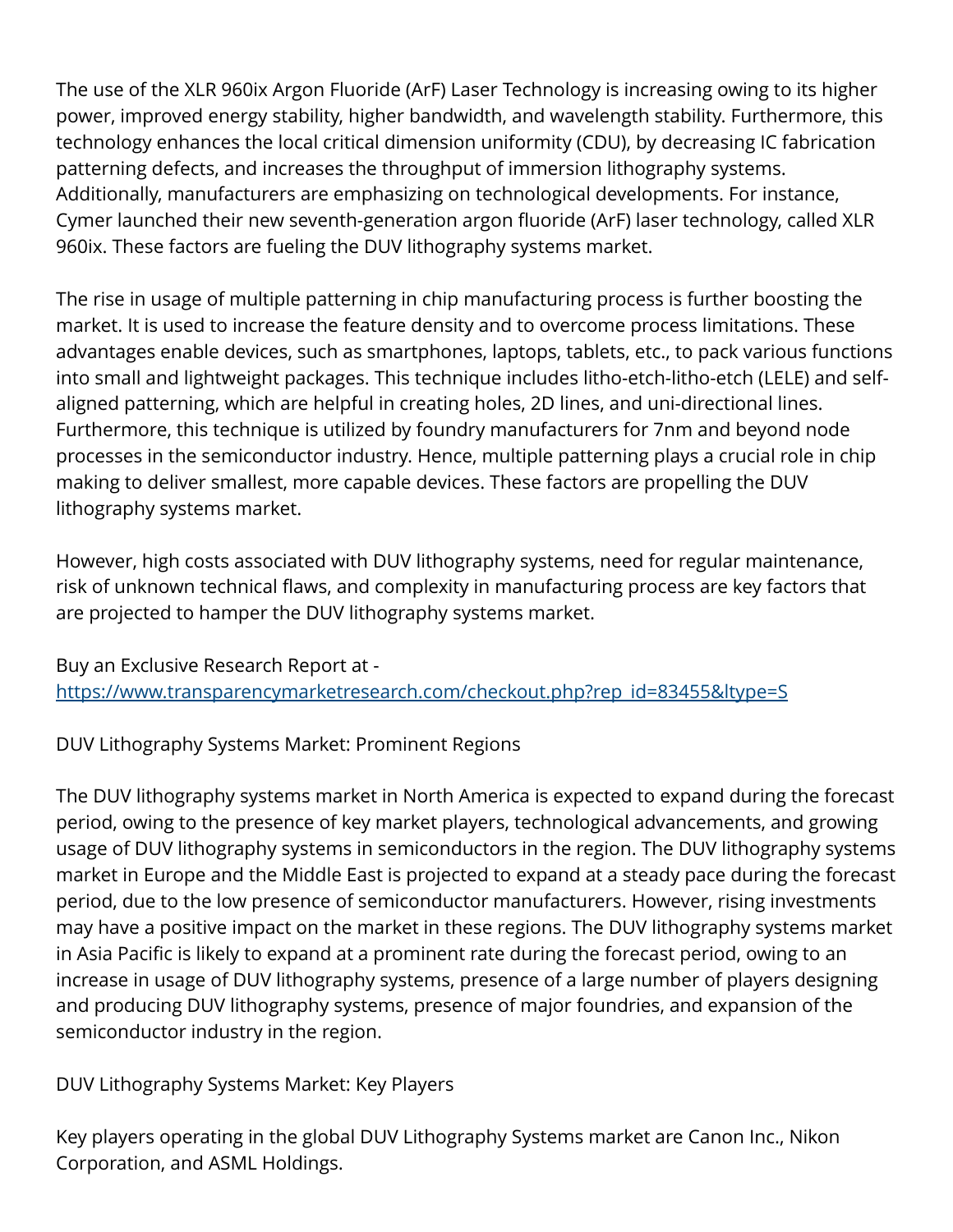## Rising Demand for Advanced Miniaturized Packaging: A Key Driver

Advancements have been witnessed in consumer electronics and miniaturization of devices for the past few years. Miniaturized chips are gaining popularity in light, thin as well as high complexity integrated circuits, owing to rise in the demand for wearable, smartphones, and smart devices. Miniaturization enables chip manufacturers to fit more structures and makes the chip faster, more efficient, and reduce the manufacturing cost.

Advancements in lithography processes also play an important role in the miniaturization of next-generation electronic devices. Vendors in the semiconductor industry are focusing on the development of miniaturized electronics with low power consumption rate. These factors are fueling the DUV lithography systems market.

Ask for Special Discount on Report – [https://www.transparencymarketresearch.com/sample/sample.php?flag=D&rep\\_id=83455](https://www.transparencymarketresearch.com/sample/sample.php?flag=D&rep_id=83455)

Rising Wafer Processing and Fabrication Capacities in Semiconductor Industry

Presently, the semiconductor industry is focused on increasing its production capacity due to the chip shortage witnessed globally. Key players in the industry are focusing on investment in the development of new fabrication processes and expansion of older facilities. Thus, rise in adoption of new fabs and investments in fabrication technology are boosting the DUV lithography systems market.

For instance, TSMC, which is Taiwan's leading pure play foundry, holds a prominent share of the global market and has spent 80% of its capital to extend capacities of advanced chip manufacturing technologies and to invest in deep UV lithography. These factors are fueling the market growth.

## About Us

Transparency Market Research is a global market intelligence company, providing global business information reports and services. Our exclusive blend of quantitative forecasting and trends analysis provides forward-looking insight for thousands of decision makers. Our experienced team of Analysts, Researchers, and Consultants, use proprietary data sources and various tools and techniques to gather, and analyse information. Now avail flexible Research Subscriptions, and access Research multi-format through downloadable databooks, infographics, charts, interactive playbook for data visualization and full reports through MarketNgage, the unified market intelligence engine. Sign Up for a 7 day free trial!

For More Research Insights on Leading Industries, Visit our YouTube channel <https://www.youtube.com/channel/UC8e-z-g23-TdDMuODiL8BKQ>